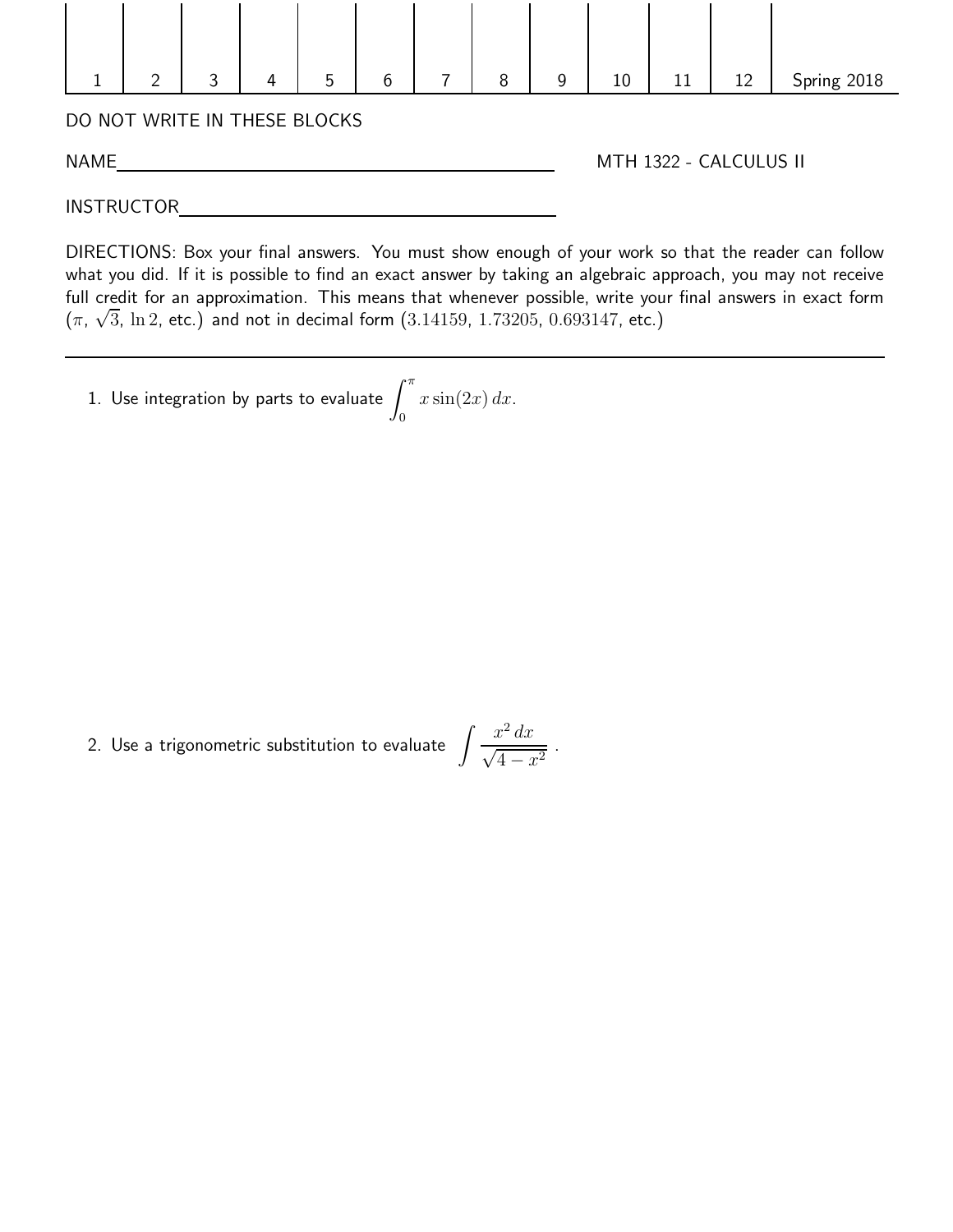3. Use a partial fraction decomposition to evaluate  $\int \frac{dx}{2\sqrt{2\pi}}$  $\frac{d}{x^2(x+1)}$ .

4. Determine if the improper integral converges and, if so, find its value.

$$
(a) \int_0^\infty e^{-x} dx
$$

(b) 
$$
\int_2^{\infty} \frac{dx}{x\sqrt{\ln x}}
$$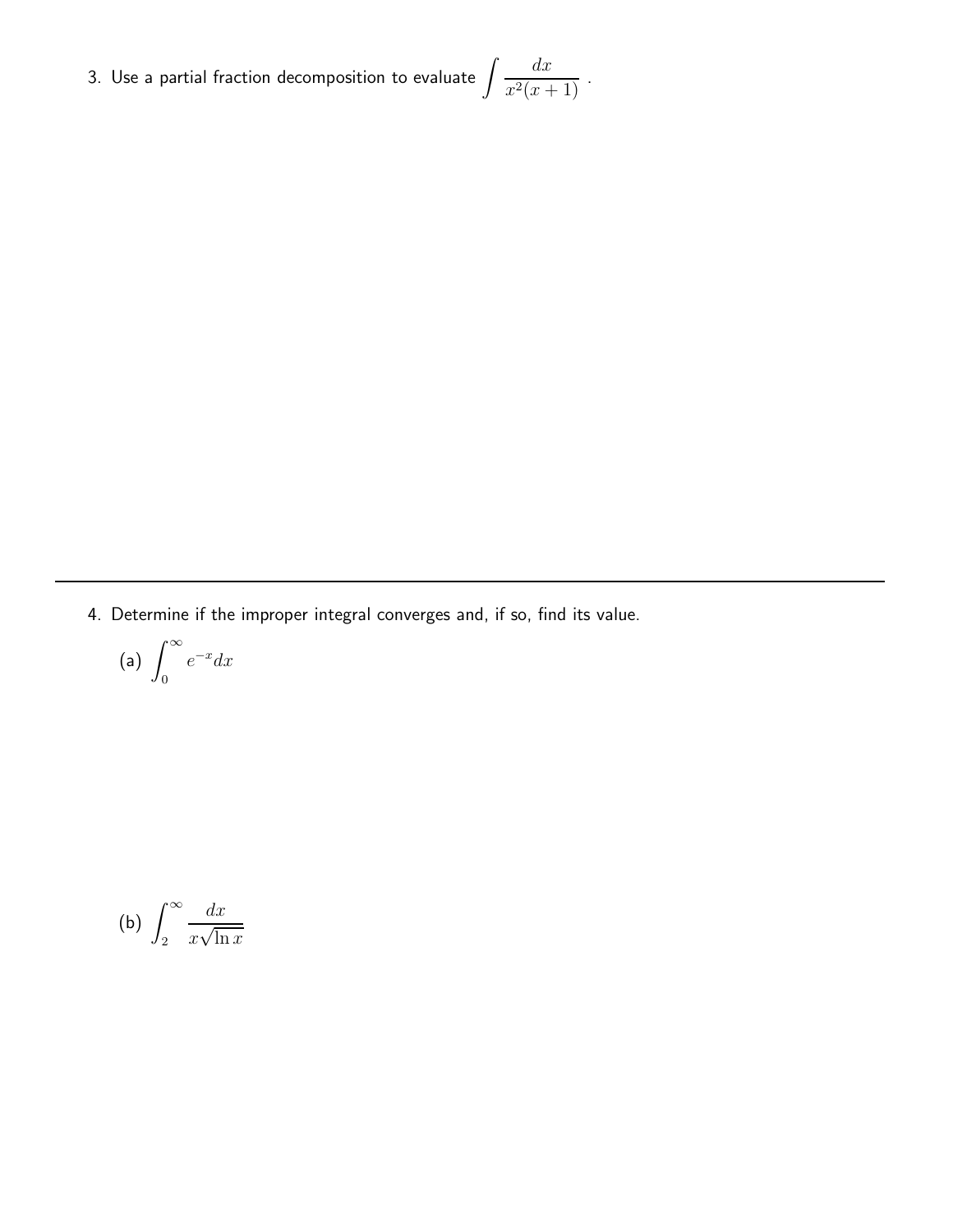5. Use the most convenient method to find the volume of the solid that is obtained by rotating the region between  $y = x - x^2$  and  $y = 0$  about the y-axis.



6. Solve the initial value problem  $y'=-\frac{x}{y}$  $\frac{d}{y}$ ,  $y(0) = -2$ .

7. Write the geometric series

$$
\frac{1}{4} - \frac{1}{8} + \frac{1}{16} - \frac{1}{32} + \frac{1}{64} - \frac{1}{128} + \cdots
$$

in Σ-notation and find its sum.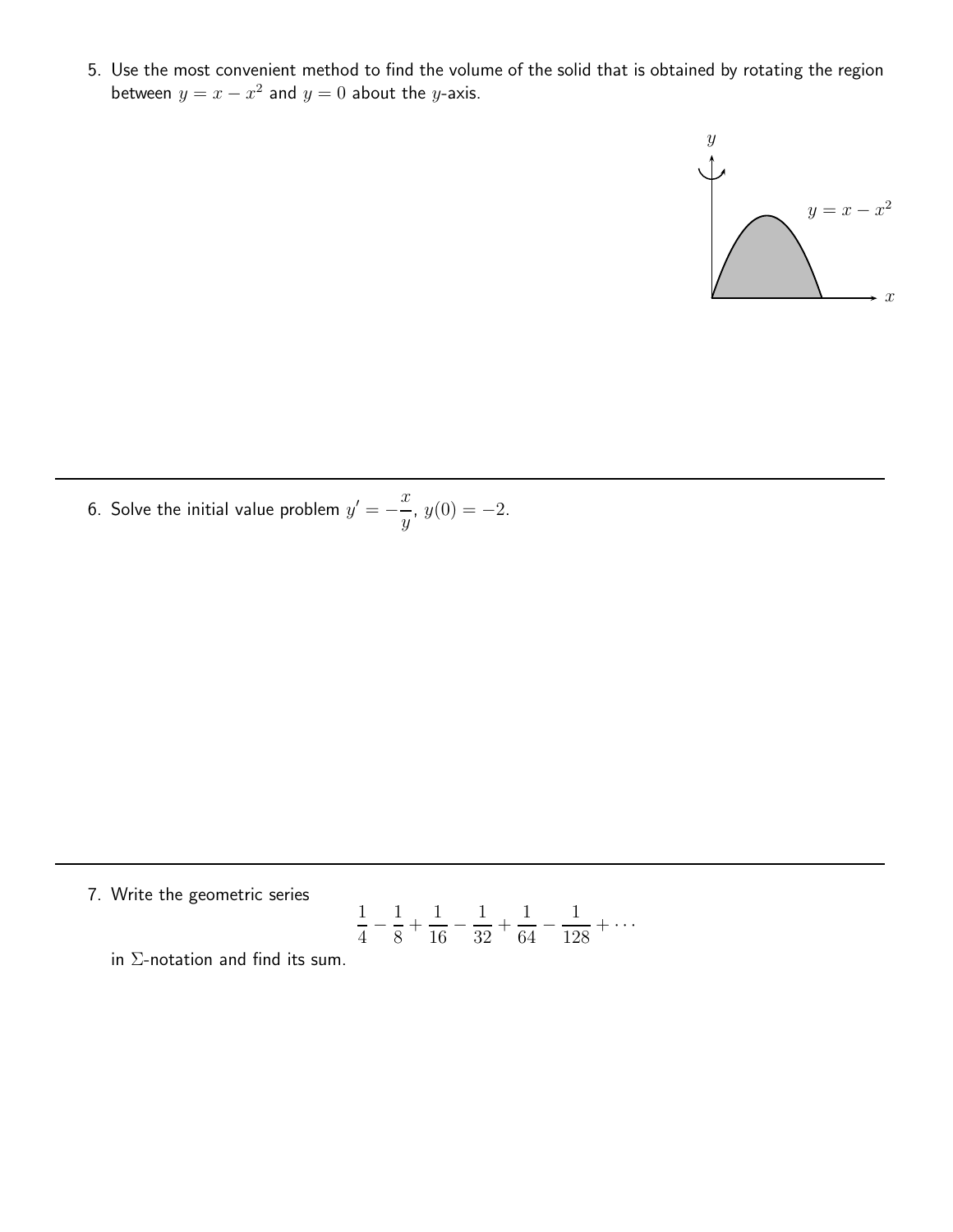8. Determine whether the series converges or diverges. Clearly state which tests you are using.

(a) 
$$
\sum_{n=0}^{\infty} \frac{1}{(2n)!}
$$

(b) 
$$
\sum_{n=1}^{\infty} \frac{n}{\sqrt{n^3+1}}
$$

9. Find the interval of convergence of the power series  $\sum_{n=0}^{\infty}$  $n=0$  $x^n$  $\frac{x}{2n+1}$  . Pay attention to the endpoints.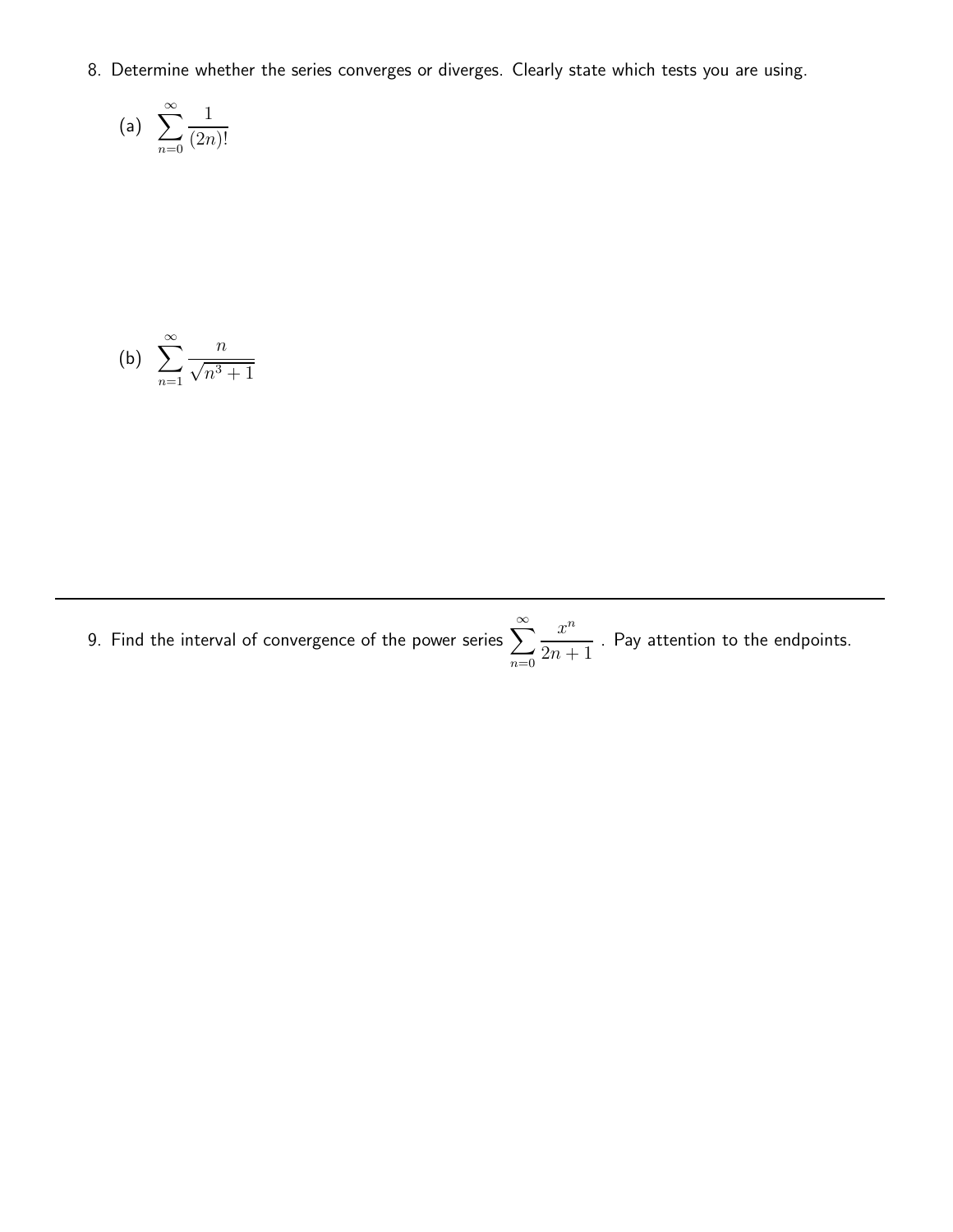10. (a) Find the Taylor polynomial  $T_2(x)$  centered at  $a = 3$  of the function  $f(x) = \ln x$ .

(b) Suppose  $g(x)$  is a function that has a Maclaurin series of the form

$$
1 + \frac{x}{2} - \frac{x^2}{8} + \frac{x^3}{16} - \frac{5x^4}{128} + \cdots
$$

Find the value of  $g'''(0)$ .

11. Find the value of  $\int^{\frac{1}{2}}$  $\overline{0}$  $e^{-x^3}dx$  to within an error of at most  $10^{-3}$ .

 $(Hint:$  Use the Maclaurin series of  $e^{-x^3}$  to write the integral as an alternating series.)